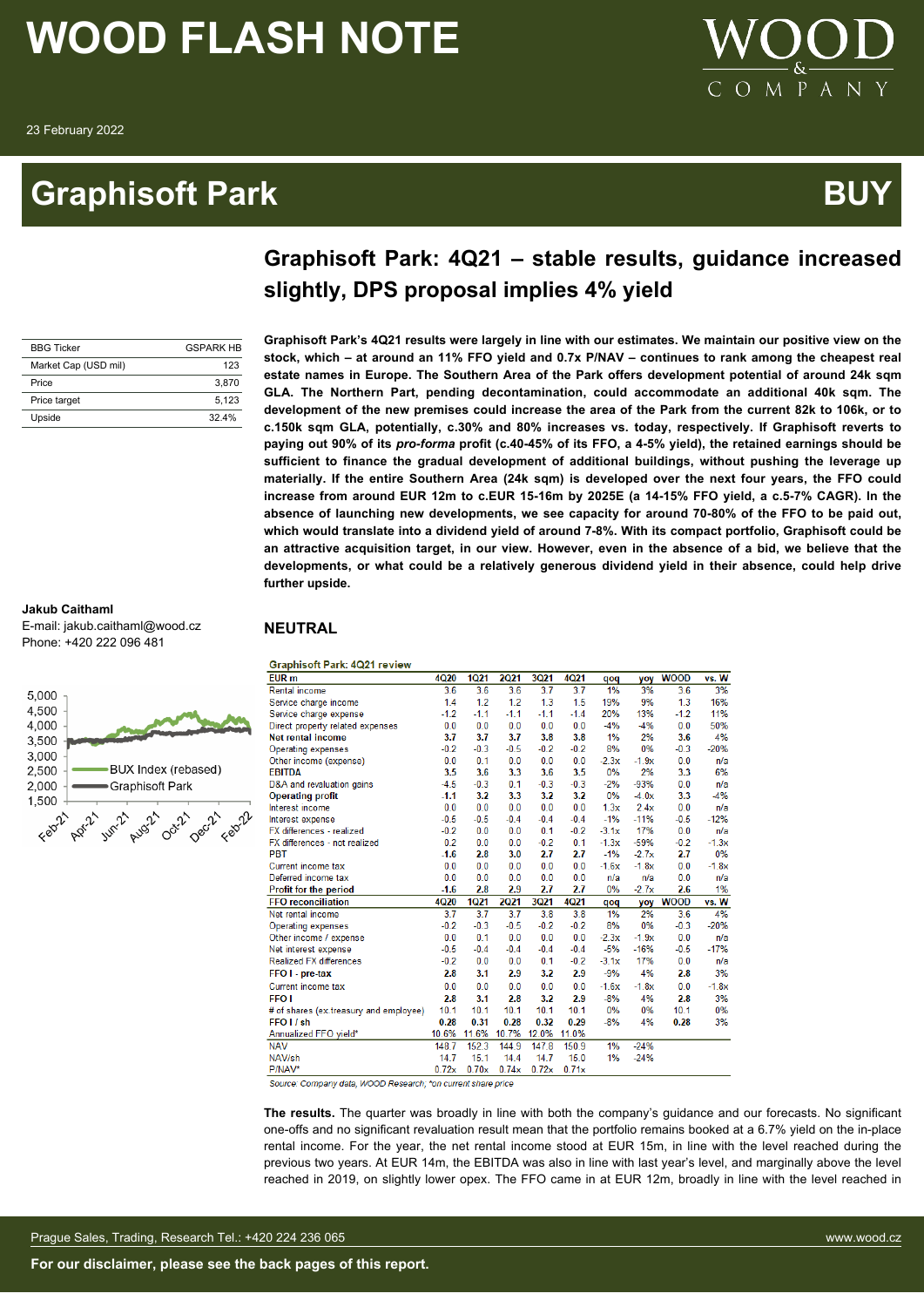

2019, but better than the level reached last year (EUR 10m), which was affected by slightly higher interest costs and realised FX losses. At the current share price, this level of FFO translates into an 11% FFO yield, which means that Graphisoft Park continues to rank among the cheapest real estate names in Europe.

**Dividend.** Management plans to propose that the company pays out 90% of the *pro-forma* net profit, or around EUR 4.4m. This translates into c.EUR 0.43 per ordinary share and, at the current share price, would translate into a dividend yield of c.4%. This is in line with the level we expected.

**Guidance.** Management increased the guidance for 2022E marginally, increasing the estimate for the rental income, from EUR 14.8m, to around EUR 15.0m, and the estimated *pro-forma* net profit, from EUR 4.9m, to EUR 5.1m, compared to the guidance published in the 3Q21 report.

**The balance sheet.** The net LTV stood at 35%, broadly in line with the level around which it has been hovering for the past 18 months or so, as Graphisoft Park booked a EUR 20m revaluation loss on its portfolio in 3Q20. The loss booked in FY20 ended up, eventually, at EUR 24m. During FY21, the company wrote off an additional EUR 1m from the value of the portfolio, which stood at EUR 242m at the end of December 2021, some 9% lower compared to the YE19 level. The rental income and the occupancy remained stable throughout the pandemic, and we see the yield of nearly 7% that the standing assets are booked at as relatively prudent. From this perspective, we see the current leverage as comfortable – although we note that prospective tightening by the ECB could weigh on the cost of capital, and could push property yields up across Europe, especially if not offset by rental growth.

**The portfolio.** The buildings are booked at EUR 2.7k per sqm, down from around 3.0k before the pandemic. The portfolio is booked at a yield of 6.7% on the current rental income; and at around 7.0%, if we adjust for full occupancy. This represents a spread of over 150bps relative to what CBRE reports as the prime yield for the city. The occupancy improved to 96%, from 94% at the end of 2020. The buildings are rented at around EUR 15.5-16.0/sqm, which we do not see as particularly demanding. CBRE estimates the average monthly rents in the city at around EUR 13-14/sqm, while it estimates the rents for new developments in semi-central locations at around EUR 15-19/sqm.

Graphisoft Park: monthly rents at EUR 15.5-16.0/sqm, booked at 6.7%

|                                             | <b>4015</b> | <b>4016</b> | 4017   | <b>4018</b> | 4Q19   | <b>4020</b> | 1021   | 2021   | 3Q21   | 4Q21   |
|---------------------------------------------|-------------|-------------|--------|-------------|--------|-------------|--------|--------|--------|--------|
| GLA ('000 sqm)                              | 59,000      | 59,000      | 67.000 | 82.000      | 82.000 | 82.000      | 82.000 | 82.000 | 82,000 | 82,000 |
| BV, standing portfolio (EUR m)              |             |             | 187    | 235         | 249    | 218         | 218    | 218    | 219    | 220    |
| Rental income, annualized (EUR m)           | 9.36        | 9.53        | 11.48  | 14.81       | 14.45  | 14.32       | 14.56  | 14.58  | 14.70  | 14.78  |
| Average monthly rent                        | 13.5        | 13.5        | 14.4   | 15.8        | 15.1   | 15.5        | 15.7   | 15.8   | 15.7   | 15.6   |
| Average occupancy                           | 98%         | 100%        | 99%    | 95%         | 97%    | 94%         | 94%    | 94%    | 95%    | 96%    |
| Gross rental yield                          |             |             | 6.1%   | 6.3%        | 5.8%   | 6.6%        | 6.7%   | 6.7%   | 6.7%   | 6.7%   |
| Gross rental yield (adj for full occupancy) |             |             | 6.2%   | 6.6%        | 6.0%   | 7.0%        | 7.1%   | 7.1%   | 7.1%   | 7.0%   |

Source: Company data; WOOD Research

\*We have retrospectively adjusted the area between 4Q15 and 4Q17 in order to roughly reflect the different reporting Each year, we increased the area by 6k sqm, which is the difference between the 1Q18 GLA and the 1Q18 "Area"

Graphisoft Park reported previously

**Budapest office market.** There was very limited supply throughout 2021, with only around 45k sqm completed in two new office buildings in Budapest. That said, a number of projects are in advanced stages of construction, and CBRE expects that completions could reach around 300k sqm in 2022E, which would mark the highest result since 2009. That said, nearly half of the volumes are expected to be completed in the last quarter of the year, so it seems likely that some of the completions will slip into next year. CBRE estimates that we could see around 150k sqm of new space completed in 2023E – a figure that may be boosted, as some of the projects scheduled for this year may slip into 2023E. With limited new completions, the vacancy stabilised at around 9% last year. It seems likely that the new completions will push the figure up, potentially to low-teens. That said, CBRE estimates that, by the end of 2023E, the vacancy could range around 11-12%, mostly centred in older, less attractive office buildings, located away from the established business hubs, some of which may need to be converted or refurbished. CBRE estimates that the rents are likely to remain stable throughout 2022E. The rents have been largely flat since the start of the pandemic.

**The investment market.** Last year saw very strong investment volumes in offices (CBRE estimates EUR 966m, accounting for around 82% of the total real estate investment volumes in the country). Domestic investors remain dominant on the market, accounting for around 70% of the transactions, with the rest split between investors from the Czech Republic, Austria, Germany and other EU countries. CBRE estimates that the prime office yield declined to around 5.25% by mid-2021, and sees an indication of further prospective compression ahead.

| Year  | <b>BV</b> | <b>BVPS</b> | <b>Net LTV</b> | Equity | <b>FFO</b> | <b>FFOPS</b> | <b>FFO ROE</b> | P/BV | <b>FFO</b> | <b>DPS</b> | Div. Yield |
|-------|-----------|-------------|----------------|--------|------------|--------------|----------------|------|------------|------------|------------|
|       | (EUR m)   | (EUR)       |                | ratio  | (EUR m)    | (EUR)        |                |      | yield      | (EUR)      |            |
| 2018  | 168       | 16.6        | 28%            | 67%    | 9.9        | 1.0          | 10.2%          | 0.4x | 13.4%      | 0.4        | 5.1%       |
| 2019  | 179       | 17.7        | 25%            | 60%    | 12.0       | 1.2          | 6.9%           | 0.5x | 13.8%      | 2.9        | 33.4%      |
| 2020  | 133       | 13.2        | 37%            | 54%    | 10.4       | 1.0          | 6.7%           | 0.7x | 11.5%      | 0.9        | 10.6%      |
| 2021E | 135       | 13.4        | 37%            | 56%    | 12.0       | 1.2          | 8.9%           | 0.8x | 11.2%      | 0.5        | 4.4%       |
| 2022E | 144       | 14.3        | 35%            | 58%    | 11.8       | 1.2          | 8.4%           | 0.7x | 11.0%      | 0.8        | 7.5%       |
| 2023E | 160       | 15.8        | 32%            | 60%    | 12.2       | 1.2          | 8.0%           | 0.7x | 11.4%      | 0.9        | 8.2%       |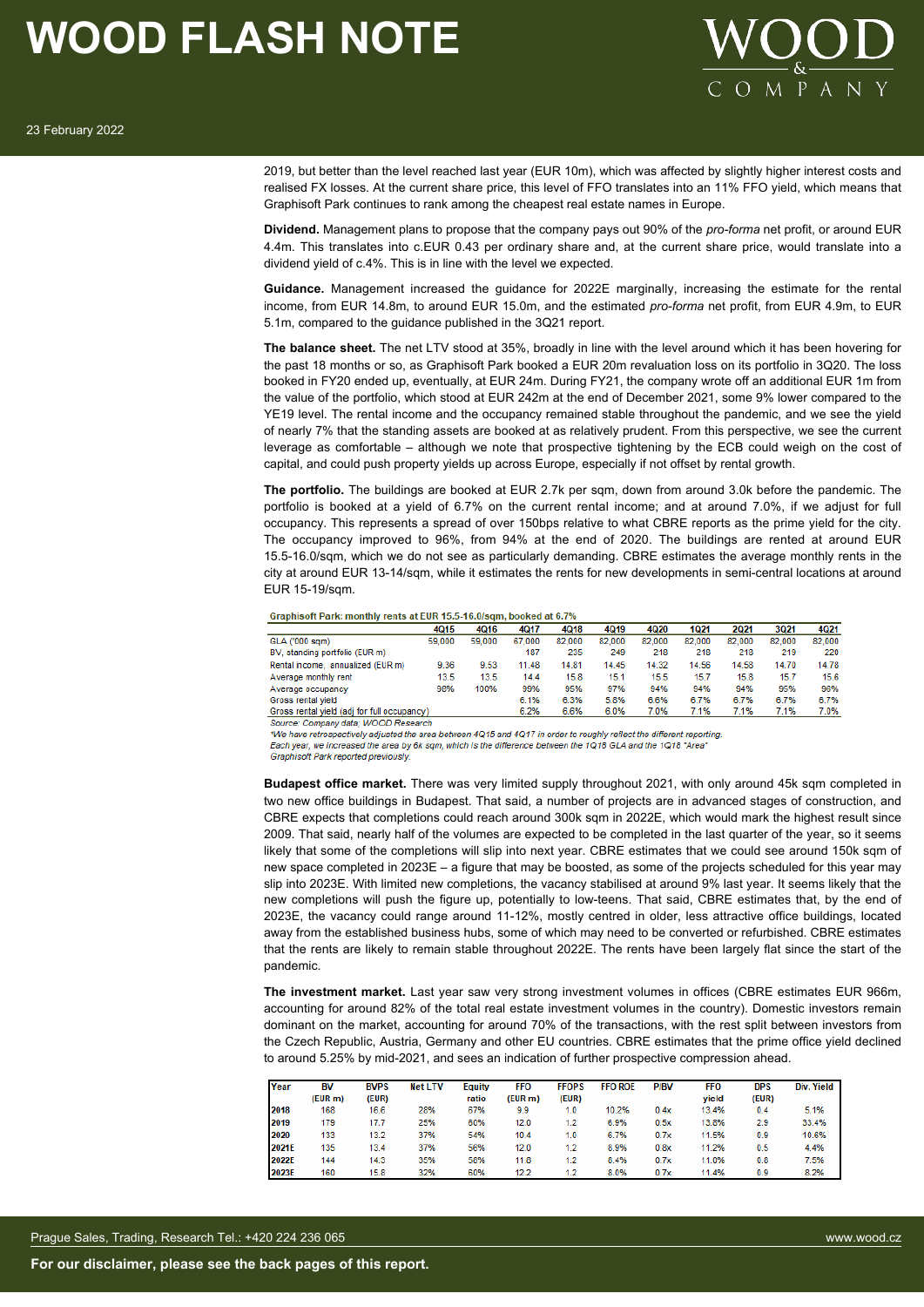

23 February 2022

### **DISCLAIMER**

#### **Important Disclosures**

This investment research is published by WOOD & Company Financial Services, a.s. ("WOOD&Co") and/or one of its branches who are authorised and regulated by the Czech National Bank (CNB) as Home State regulator and in Poland by the Polish Financial Supervision Authority (KNF), in Slovakia by the National Bank of Slovakia (NBS), in Italy by the Companies and Stock Exchange Commission (CONSOB) and in the UK by the Financial Conduct Authority (FCA) as Host State regulators.

This research/commentary was prepared by the assignment of Budapest Stock Exchange Ltd. (registered seat: 1054 Budapest, Szabadság tér 7. Platina torony I. ép. IV. emelet; company registration number: 01-10-044764, hereinafter: BSE) under the agreement which was concluded by and between BSE and WOOD & Company Financial Services, a.s. (registered seat: náměstí Republiky 1079/1a, 110 00 Praha 1, Czech Republic; company *registration number: 265 03 808, hereinafter: Investment Service Provider).*

BSE shall not be liable for the content of this research/commentary, especially for the accuracy and completeness of the information therein and for the forecasts and conclusions; the Service Provider shall be solely liabl *these. The Service Provider is entitled to all copyrights regarding this research/commentary however BSE is entitled to use and advertise/spread it but BSE shall not modify its content.*

This research/commentary shall not be qualified as investment advice specified in Point 9 Section 4 (2) of Act No. CXXXVIII of 2007 on Investment Firms and Commodity Dealers and on the Regulations Governing their *Activities. Furthermore, this document shall not be qualified as an offer or call to tenders for the purchase, sale or hold of the financial instrument(s) concerned by the research/commentary.*

This investment research was completed on 23/02/2022 at 07:00 CET and disseminated on 23/02/2022 at 07:35 CET.

WOOD&Co's rating and price target history for Graphisoft Park in the preceding 12-month period:

| Date       | Rating      | Date       | PТ               |
|------------|-------------|------------|------------------|
| 03/12/2019 | <b>HOLD</b> | 03/12/2019 | <b>HUF 5,285</b> |
| 10/09/2020 | <b>BUY</b>  | 10/09/2020 | <b>HUF 5.237</b> |
|            |             | 19/11/2021 | HUF 5.123        |

The meanings of the recommendations made in WOOD&Co's investment research are as follo

**BUY:** The stock is expected to generate total returns of over 15% during the next 12 months as measured by the price target.

**HOLD:** The stock is expected to generate total returns of 0-15% during the next 12 months as measured by the price target.

**SELL:** The stock is expected to generate a negative total return during the next 12 months as measured by the price target.

RESTRICTED: Financial forecasts, and/or a rating and/or a price target is restricted from disclosure owing to Compliance or other regulatory/legal considerations such as a blackout period or a conflict of interest.

**NOT RATED**: Suspension of rating after 30 consecutive weekdays where the current price vis-à-vis the price target has been out of the range dictated by the current BUY/HOLD/SELL rating.

**COVERAGE IN TRANSITION**: Due to changes in the Research team, the disclosure of a stock's rating and/or price target and/or financial information are temporarily suspended.

As of the end of the last calendar quarter, the proportion of all WOOD&Co's investment research vis-à-vis the proportion of subject companies that were investment banking clients over the previous 12 months is as follows:

|                                 | <b>BUY</b> | <b>HOLD</b> | <b>SELL</b> | Restricted                    | <b>NOT RATED</b> | Coverage in transition |
|---------------------------------|------------|-------------|-------------|-------------------------------|------------------|------------------------|
| <b>Equity Research Coverage</b> | 61%        | 32%         | 6%          | $\overline{A}$ $\overline{A}$ | n.a              | n.a.                   |
| <b>IB Clients</b>               | l 7o       | 1%          | n.a.        | n.a.                          | n.a              | n.a.                   |
|                                 |            |             |             |                               |                  |                        |

Any prices of financial instruments quoted in this investment research are taken as of the previous day's market close on the home market unless otherwise stated

Details of the methodologies used to determine WOOD&Co's price targets and risk assessment related to the achievement of the targets are outlined throughout the most recent substantive report/note on the subject company.

It should be assumed that the risks and valuation methodology presented in daily news or flash notes, and not changing WOOD&Co's estimates or ratings, are as set out in the most recent substantive research report/note on the subject company and can be found on our website at **[https://research.wood.com](https://research.wood.com/)**.

WOOD&Co.'s policy is to update investment research as it deems appropriate, based on developments in the subject company, sector or market that may have a material impact on the views or opinions stated in the investment research.

#### **WOOD Research Disclosures (as of 23 February 2022)**

| Company                            | <b>Disclosures</b> | Company                           | <b>Disclosures</b> |
|------------------------------------|--------------------|-----------------------------------|--------------------|
| <b>Alior Bank</b>                  | 51                 | Kruk                              | 5                  |
| <b>Alpha Services and Holdings</b> | 1, 2, 3            | Lotos                             | 5                  |
| AmRest                             |                    | Medl ife                          | 4                  |
| <b>Astarta Holding</b>             |                    | <b>MONETA Money Bank</b>          | 5                  |
| Banca Transilvania                 |                    | <b>NLB Group</b>                  | 5                  |
| <b>Bank of Cyprus</b>              |                    | Nuclearelectrica                  | 5                  |
| <b>Benefit Systems</b>             | 1, 2, 3            | O2 Czech Republic                 | 4, 5               |
| <b>BRD</b>                         | 5                  | <b>OMV Petrom</b>                 | 5                  |
| <b>Bucharest Stock Exchange</b>    |                    | Orange PL                         | 5                  |
| ccc                                |                    | <b>Piraeus Financial Holdings</b> | 1, 2, 3            |
| <b>CD Projekt</b>                  | 5                  | Pekao                             | 4, 5               |
| Ceska zbrojovka Group              | 3.5                | PGF                               | 5                  |
| CEZ                                |                    | <b>PGNiG</b>                      | 5                  |
| Dino                               |                    | <b>Philip Morris CR</b>           | 5                  |
| <b>DO&amp;CO</b>                   |                    | <b>PKN Orlen</b>                  | 5                  |
| Electrica                          |                    | PKO BP                            | 4, 5               |
| <b>Erste Group Bank</b>            | 5                  | PZU                               | 4, 5               |
| Furobank                           |                    | Romgaz                            | 5                  |
| Eurocash                           |                    | Santander Bank Polska             | 5                  |
| <b>Fondul Proprietatea</b>         | 4.5                | Shoper                            | 1, 2, 3            |
| <b>Globe Trade Centre</b>          | 1, 2, 3            | Siauliu Bankas                    | 5                  |
| Kazatomprom                        |                    | <b>STS</b>                        | 1, 2, 3            |
| Kernel                             |                    | <b>Ten Square Games</b>           | 3                  |
| <b>KGHM</b>                        |                    | Transelectrica                    | 5                  |
| Kofola CS                          |                    | Transgaz                          | 5                  |
| Komercni                           | 4, 5               |                                   |                    |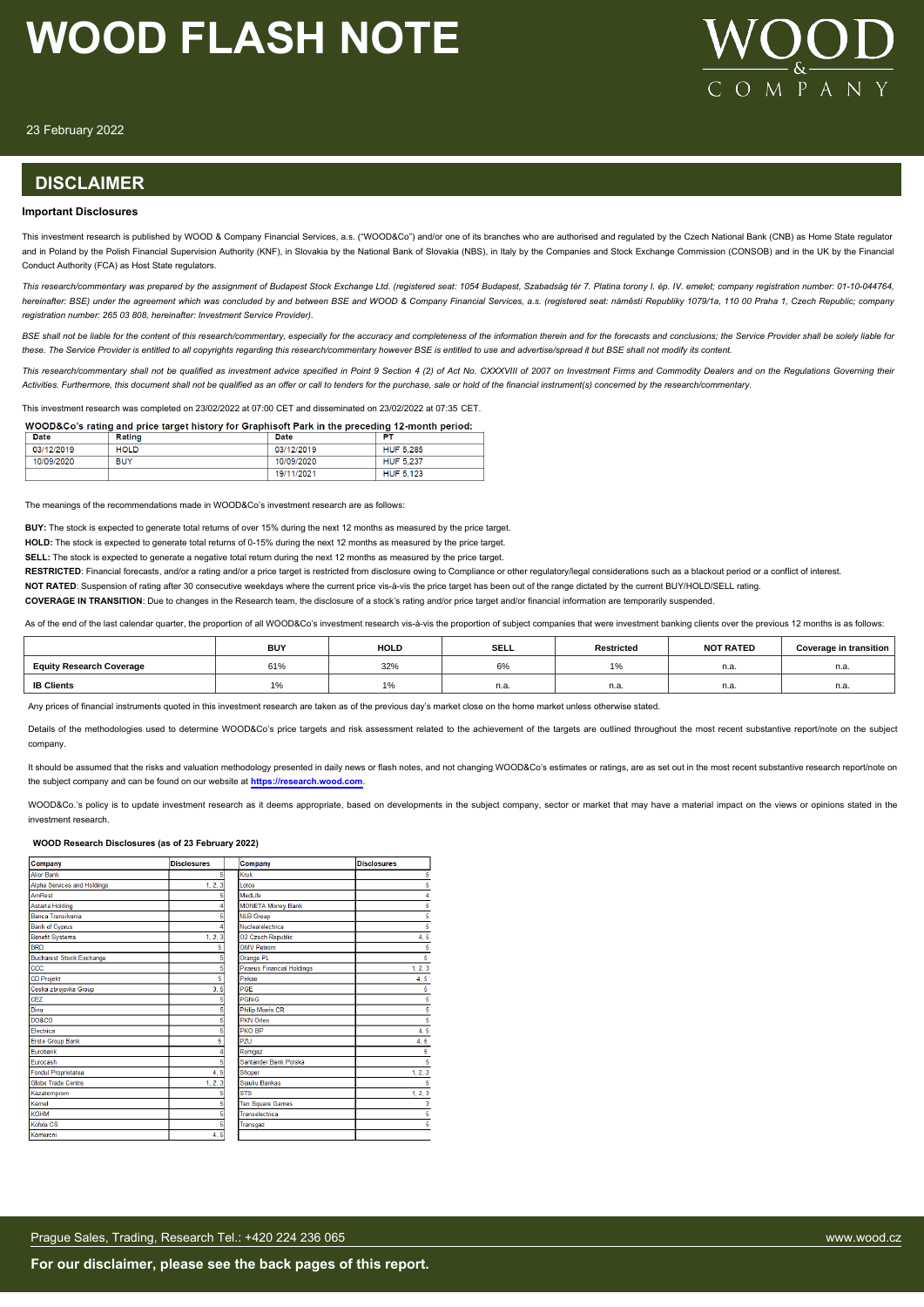

#### 23 February 2022

#### **Description**

- The company currently is, or in the past 12 months was, a client of WOOD & Co or any of its affiliates for the provision of corporate finance/investment banking services.
- 2 In the past 12 months, WOOD & Co or any of its affiliates have received compensation for corporate finance/investment banking services from the company
- 3 In the past 12 months, WOOD & Co or any of its affiliates have been lead manager or co-lead manager of a publicly disclosed offer of the company's financial instruments.
- 4 In the past 12 months, WOOD & Co or any of its affiliates have acted as broker to the company
- 5 WOOD & Co or any of its affiliates are market maker(s) or liquidity provider(s) in relation to financial instruments of the company.
- 6 In the past 12 months, WOOD & Co or any of its affiliates have provided to the company any services set out in Sections A and B or Annex I to the Directive 2014/65/EU of the European Parliament and of the
- Council, other than services listed under points 1, 3, 4 or 5 above, or received compensation for such services from the company. The authoring analyst or any individual involved in the preparation of this investment research have purchased/received shares in the company prior to a public offering of those shares; and the price at which they
- were acquired along with the date of acquisition are disclosed above. 8 The authoring analyst or any individual involved in the preparation of this investment research has a direct ownership position in securities issued by the company.
- 
- 9 A partner, director, officer, employee or agent of WOOD & Co and its affiliates, or a member of this/her household, is an officer, or director, or serves as an advisor or board member of the company.
- 10 WOOD & Co or its affiliates hold a net long or short position exceeding the threshold of 0,5% of the total issued share capital of the company, calculated in accordance with Article3 of Regulation (EU) No 236/2012 and with Chapters III and IV of Commission Delegated Regulation (EU) No 918/2012.
- 11 The company owns more than 5% of the total issued share capital in WOOD & Co or any of its affiliates.

The authoring analysts who are responsible for the preparation of this investment research have received (or will receive) compensation based upon (among other factors) the overall profits of WOOD&Co, which includes corporate finance/investment banking, sales and trading and principal trading revenues. However, such authoring analysts have not received, and will not receive, compensation that is directly based upon or linked to one or more specific activities, or to recommendations contained in the investment research. One factor in equity research analyst compensation is arranging corporate access events/meetings between institutional clients and the management teams of covered companies (with the company management being more likely to participate when the analyst has a positive view of the company).

WOOD&Co and its affiliates may have a corporate finance/investment banking or other relationship with the company that is the subject of this investment research and may trade in any of the designated investments mentioned herein either for their own account or the accounts of their clients, in good faith or in the normal course of market making. Accordingly, WOOD&Co or their affiliates, principals or employees (other than the authoring analyst(s) who prepared this investment research) may at any time have a long or short position in any such designated investments, related designated investments or in options, futures or other derivative instruments based thereon.

WOOD&Co manages conflicts of interest arising as a result of preparation and publication of research through its use of internal databases, notifications by the relevant employees and Chinese Walls as monitored by Compliance. For further details, please see our website at **https://www.wood.cz/mifid-information/**.

The information contained in this investment research has been compiled by WOOD&Co from sources believed to be reliable, but (with the exception of the information about WOOD&Co) no representation or warranty, express or implied, is made by WOOD&Co, its affiliates or any other person as to its fairness, accuracy, completeness or correctness. WOOD&Co has not independently verified the facts, assumptions, and estimates contained herein. All estimates, opinions and other information contained in this investment research constitute WOOD&Co' judgement as of the date of this investment research, are subject to change without notice and are provided in good faith but without legal responsibility or liability.

WOOD&Co salespeople, traders, and other professionals may provide oral or written market commentary or trading strategies to our clients and our proprietary trading desk that reflect opinions that are contrary to the opinions expressed in this investment research. WOOD&Co's affiliates, proprietary trading desk and investing businesses may make investment decisions that are inconsistent with the recommendations or views expressed in this investment research.

This investment research is provided for information purposes only and does not constitute or form part of an offer or invitation or solicitation to engage in investment activity or to buy or sell any designated investment discussed herein in any jurisdiction. As a result, the designated investments discussed in this investment research may not be eligible for offer or sale in some jurisdictions. This investment research is not, and under no circumstances should be construed as, a solicitation to act as a securities broker or dealer in any jurisdiction by any person or company that is not legally permitted to carry on the business of a securities broker or dea that jurisdiction.

This investment research is prepared for general circulation to WOOD&Co's clients and does not have regard to the investment objectives, financial situation or particular needs of any particular person. Investors should consider this report as only a single factor in making their investment decision and obtain advice based on their own individual circumstances before making an investment decision. To the fullest extent permitted by law, n of WOOD&Co, its affiliates or any other person accepts any liability whatsoever for any direct or consequential loss arising from or in connection with the use of this investment research.

#### **For United Kingdom or EU Residents:**

This investment research is only for persons who are eligible counterparties or professional clients within the meaning of Directive 2014/65/EU of the European Parliament and of the Council of 15 May 2014 on markets in financial instruments and amending Directive 2002/92/EC and Directive 2011/61/EU and is exempt from the general restrictions in section 21 of the Financial Services and Markets Act 2000 (or any analogous legislation) on the communication of invitations or inducements to engage in investment activity on the grounds that it is being distributed in the United Kingdom only to persons of a kind described in Article 19(5) (Investment Profession and 49(2) (High Net Worth companies, unincorporated associations, etc.) of the Financial Services and Markets Act 2000 (Financial Promotion) Order 2005 (as amended). It is not intended to be distributed or passed on, directly or indirectly, to any other class of persons. This material is not for distribution in the United Kingdom or Europe to retail clients, as defined under the rules of the Financial Conduct Authority.

#### **For United States Residents:**

This investment research distributed in the United States by WOOD&Co, and in certain instances by Brasil Plural Securities LLC ("Brasil Plural"), a U.S. registered broker dealer, only to "major U.S. institutional investors defined under Rule 15a-6 promulgated under the U.S. Securities Exchange Act of 1934, as amended, and as interpreted by the staff of the U.S. Securities and Exchange Commission ("SEC"). This investment research is not intended for use by any person or entity that is not a major U.S. institutional investor. If you have received a copy of this research and are not a major U.S. institutional investor, you are instructed not to read, rely o reproduce the contents hereof, and to destroy this research or return it to WOOD&Co or to Brasil Plural. Analyst(s) preparing this report are employees of WOOD&Co who are resident outside the United States and are not associated persons or employees of any U.S. registered broker-dealer. Therefore the analyst(s) are not be subject to Rule 2711 of the Financial Industry Regulatory Authority ("FINRA") or to Regulation AC adopted by SEC which, among other things, restrict communications with a subject company, public appearances and personal trading in securities by a research analyst. Any major U.S. Institutional investor wishing to effect transactions i any securities referred to herein or options thereon should do so by contacting a representative of Brasil Plural. Brasil Plural is a broker-dealer registered with the SEC and a member of FINRA and the Securities Investor Protection Corporation. Its address is 545 Madison Avenue, 8th Floor, New York, NY 10022 and its telephone number is 212-388-5613. WOOD&Co is not affiliated with Brasil Plural or any other U.S. registered broker-dealer.

The views and sentiments expressed in this investment research and any findings thereof accurately reflect the analyst's truthful views about the subject securities and or issuers discussed herein.